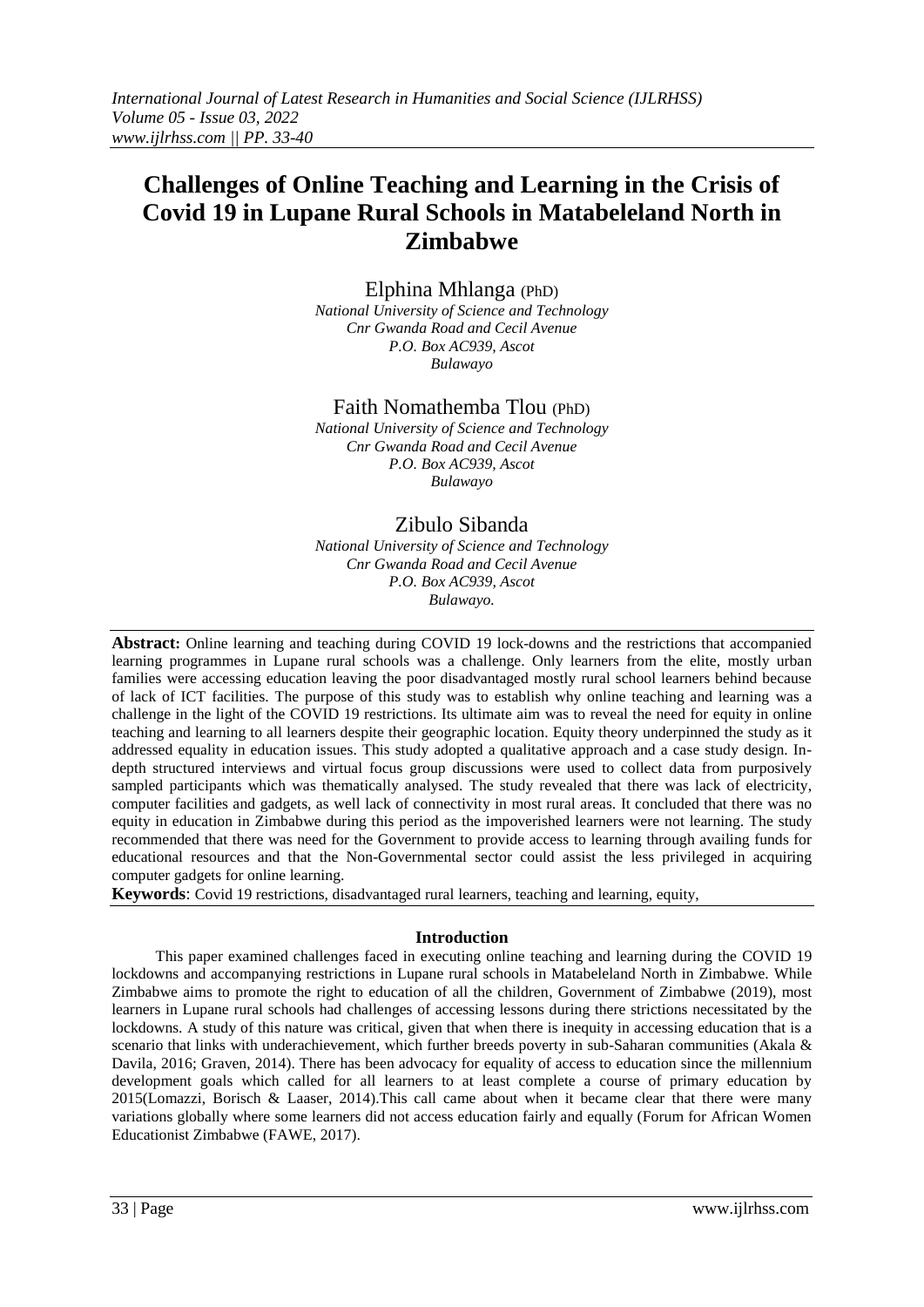### **Background and literature**

In March 2020, most countries all over the world ordered schools to close in an attempt to mitigate the spread of COVID-19, leaving students, teachers and parents in a state of uncertainty. While efforts were made to immediately adopt distance learning, a broad consensus soon made the observation that most disadvantaged students were falling even further behind, magnifying existing educational disparities in Europe and around the world (Fokken, 2020 Stein, 2020; Sweeney, 2020). Huber, Günther and Schneider (2020) alluded to the fact that inequity in education is something which is virtually everywhere around the world. In Zimbabwe the educationally disadvantaged learners in the current situation are those in rural setups who also happen to be the learners from socio-economically disadvantaged communities. In education, inequity is a huge issue in schools as those not serviced remain underdeveloped and eventually under-achieve or drop out of school completely when they become over-age. This has become the reality for rural learners in Lupane during COVID-19 lockdown. Research points to the disparity of lack of access to education and the closely associated depravation consequences that goes with it as common to rural areas, especially when comparing them to the urban set up. Unfortunately, the problem runs the whole gamut from racial disparities and lowly placed socioeconomic status communities, to gender inequality (Sheard, 2021).COVID-19 seems to have deeply unsettled school systems around the world and ravaged opportunities for the current generation of learners and young people. As traumatic, dangerous and destructive as the current pandemic has been for teachers, families, employers, politicians and learners specifically in rural places, its effect on what they want from school and what school should be, has been radical and terrifying in a different kind of way (Sefton-Green, 2020).

Failing to access online learning by rural school learners has been evident in the most parts of Africa due to the impact of COVID-19 lock-down restrictions on a broken and unequal education system. The learners from rural communities in Africa have been cut off from education during extended school closures (Sheard, 2021). Sheard further highlighted that in Southern African countries' rural areas, there are approximately 10% of learners having an internet connection while 90% are struggling to access it and cannot access learning the duration of the pandemic. The COVID-19 pandemic has made a broken and unequal system even worse, putting students from poorer communities at a huge disadvantage because remote learning is not an option for the vast majority (Mohamed, 2021).

The schooling system is so under-equipped that given the pandemic restrictions that have necessitated online learning without readiness for it, this has all but ended education for many learners, especially those from already disadvantaged communities. Unless urgent access is enabled, the future livelihoods of most of an entire generation will be at risk (Mohamed, 2021).When schools first closed in March 2021, for almost three months, there was widespread lack of internet access needed for remote study. Nationally, almost 22% of households have a computer and 10% an internet connection. In Matabeleland North Province, about 3.6% have computers and 1.6% have access to the internet at home. By contrast, students from urban communities with computer access have been able to continue their education particularly through remote learning provided by better resourced schools (Sheard, 2021).

In Zimbabwe the school shutdown that effected in March 2020, did not only interrupt learning of urban learners, but also severely affected access to education for learners who depended on Non-Governmental sponsorships for education in rural areas. The Government could not afford to supply schools in less privileged communities with resources they needed to provide online learning environments during Covid-19 lockdowns. As a result, all the Government schools had to shut down due to lack of e-Learning resources during the Covid-19 pandemic period (Gautam, 2020).

School closure during the lockdowns in Lupane District increased the education gap of rural based learners and disproportionately affected such disadvantaged learners. The schools closure removed most rural school going age learners from their physical learning environment in the school for over a year (Shumba, Mutanga & Macha, 2020).The loss of instructional time to learners who would eventually be examined, created inequality especially to the learners based in remote areas as compared to urban ones because of lack of access to eLearning (Todd & William, 2018). For Lavy (2015), the extent to which the loss of rural school-based instructional time and other school-based programmes have harmed learners' achievement outcomes is irreparable. This has raised technical issues, put particular pressure on learners from low-income, marginalized groups and exacerbated inequalities among learners. It was because of this background that a study of challenges of online teaching and learning in the advent OF COVID-19 in Lupane rural schools in Matabeleland North in Zimbabwe took loft significance.

#### **Research question**

The question that guided this paper was: Why is online teaching and learning during the COVID-19 lock down restrictions in Lupane rural schools a challenge?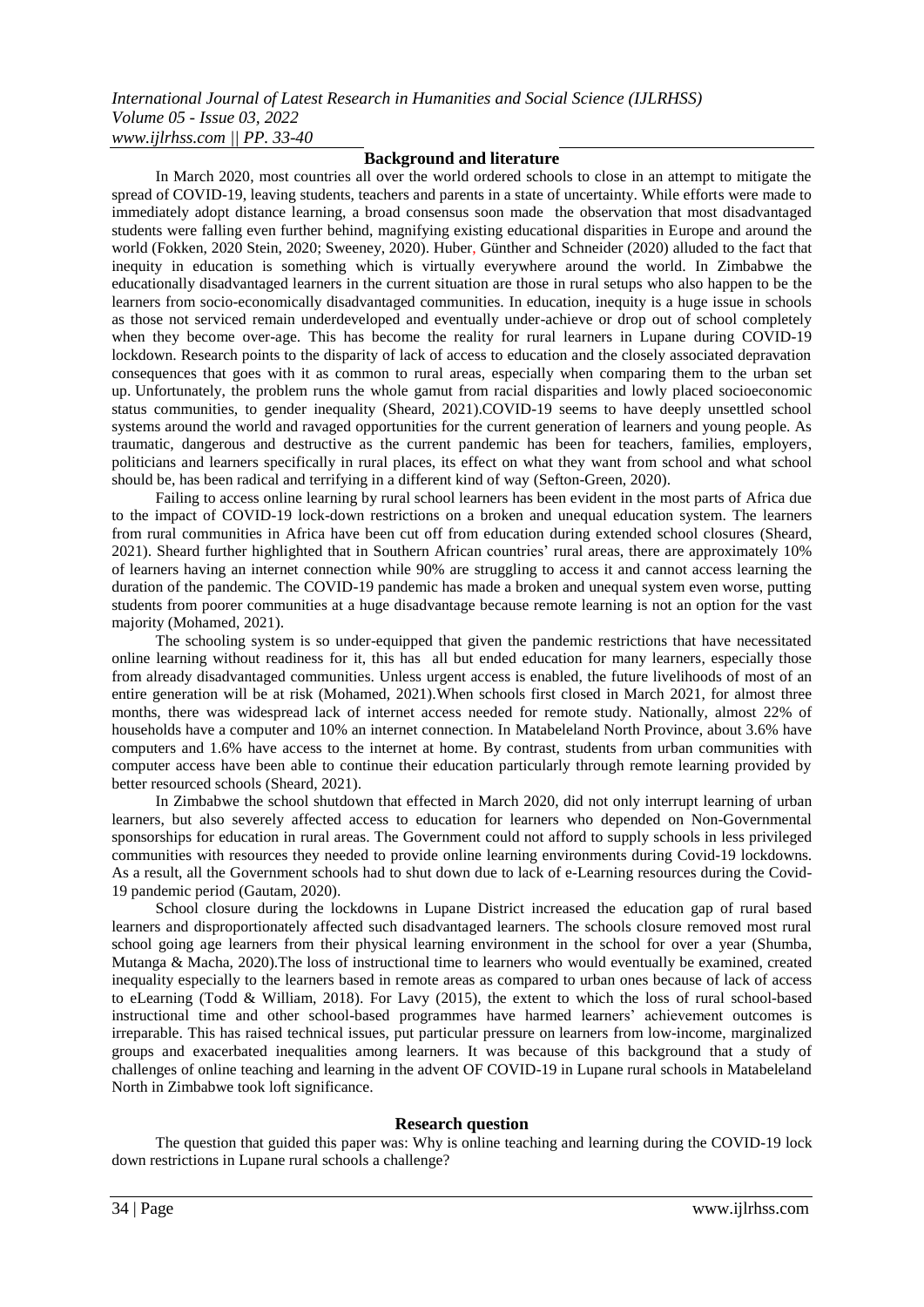*International Journal of Latest Research in Humanities and Social Science (IJLRHSS) Volume 05 - Issue 03, 2022 www.ijlrhss.com || PP. 33-40*

### **Theoretical framework**

Carrel and Dietrich (2015) indicate that equity theory was first developed in the early 1960s by Adams. This theory is concerned with defining and measuring the rationale and satisfaction of employees to try to maintain a balance between what they give to an organization against what they receive. The theory suggests that the basis of satisfaction for employees is a balance of what they receive equated to what they give. It has been suggested that this also applies to learners in that the effort they give should balance with the support they receive. Equity theory is based on the principle that people's actions and motivations are guided by fairness and that discrepancies in this fairness in the education system will disrupt the learning. The growing importance of education equity is based on the premise that an individual's level of education directly correlates to future quality of life. Therefore, an academic system that practices educational equity is a strong foundation for a society that is fair and thriving. However, inequity in education is a challenge and quite often ropes innegative socio-economic factors as happened in the pandemic engineered lockdown restrictions that necessitated ICT equipment for online lessons that the impoverished rural learners could not afford hence their getting side-lined.

From the above, equity is concerned more about inequality arising from the differentiated expectations that people hold for urban and rural learners, based mostly on the differences of their geographical locations but further enhanced by their low work earnings as well as the scanty resourcing of the learning institutions. It is more concerned with balancing the resources in learning organizations and eliminating disparity at all costs. It includes eliminating inequality existing in teaching and learning in the crisis of COVID-19 in Lupane District in Zimbabwe.

### **Methodology**

Research for this paper was situated in the interpretive paradigm hence used a qualitative approach that stresses the idea of truth being socially-constructed by the participants and which allowed researchers to probe into subtle issues expressed by the participants (Denzin & Lincoln, 2011; Berger & Luckman, 2014; Anderson, 2014; Argyris, Putnam &Smith, 2015). Being of qualitative nature and using a descriptive case design, the study which was primarily exploratory sought to unearth realities on a few respondents at one university and a high school in Lupane. It deeply examined reasons why e-teaching and e-learning during theCOVID-19 lockdown was a challenge in rural areas and measures that could be put in place to curb the existence of inequality. The sample of 13 learners from a secondary school and 5 lecturers were purposively selected. For Creswell (2008), careful sampling improves trust worthiness and enhances the credibility of research results. Semi-structured face-to-face interviews and focus group discussions were employed to solicit data. Susan (2018) contends that the finest expectation for understanding fairness in qualitative approach is through triangulating data collection techniques.

### **Discussion of findings**

The findings emerging from data revealed that there is a support capacity gap among parents so that only those who can afford buying gadgets and internet bundles for their learners to learn online are the ones who enable their learners to access education in Covid-9 times. It was further revealed that the percentage of learners that access e-learning are those who stay in the proximity of Lupane Centre where generally there is a working population of educated. On this issue one participant observed:

> *Pre-existing disparities among learners in terms of socio-economic status have worsened. Learners in rural areas in Lupane have inability to access equipment such as laptops to pursue their education online. They struggle to access digital facilities making them unable to follow their homework because of the unavailability resources such as smart phones, tablets and laptops.*

The above findings imply that learners from low-income families are more likely to be excluded from online distance learning because of their inability to afford relevant devices. There is an accumulated disadvantage from the period of colonialism when blacks hardly accessed education and education was only for the elite while the low income communities remained uneducated because of not affording to send their children to school (Pitcock & Boulay, 2020). For Girard, Vanston and Faïd (2021), prolonged months out of school set back rural based learning and development. This is particularly concerning since learners from disadvantaged backgrounds already achieve less on average than their better-off classmates. The pandemic is reducing the learning time that learners normally spend in school and this may have a profound negative effect on their achievement.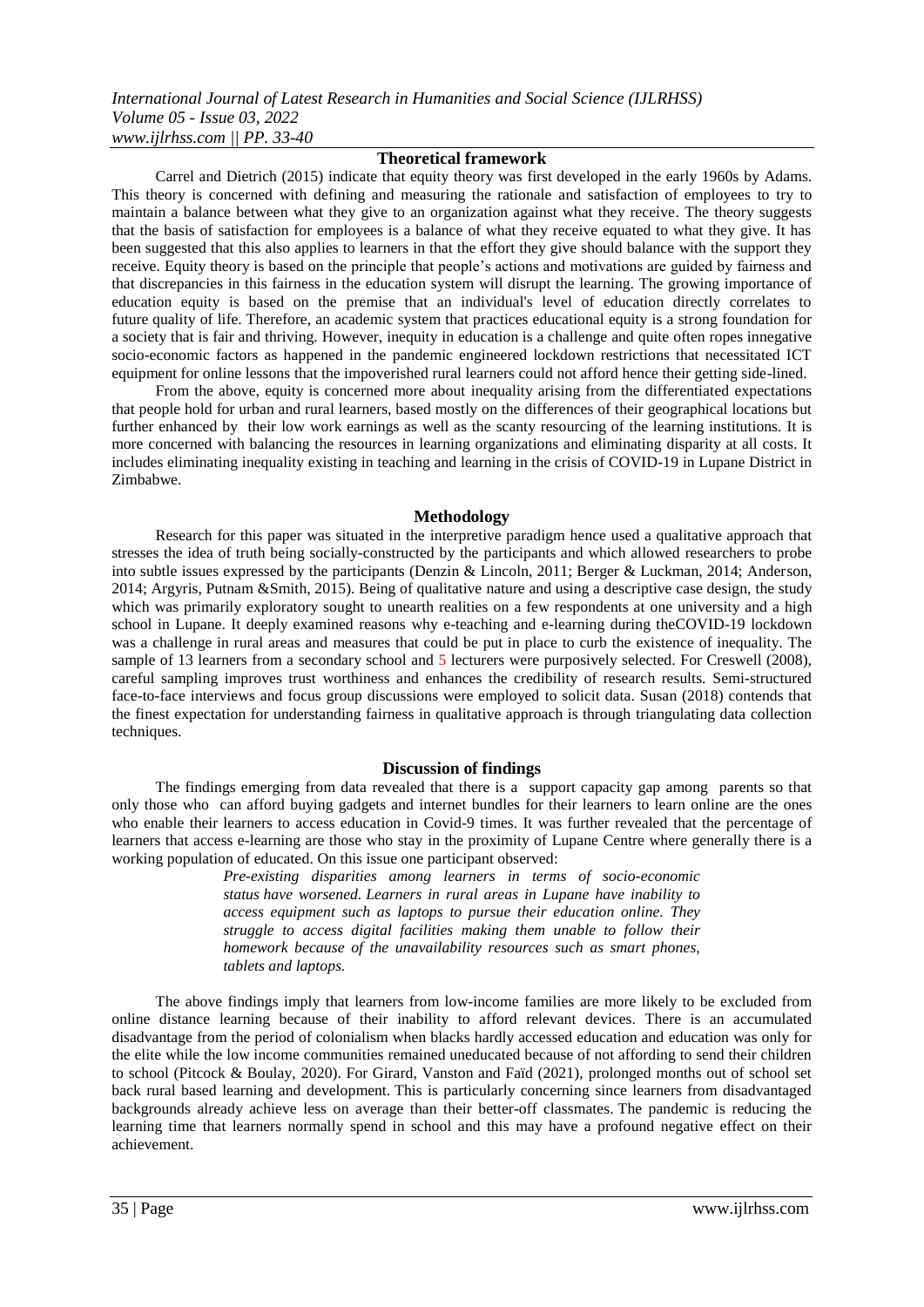*www.ijlrhss.com || PP. 33-40*

The findings also revealed that rural communities had failing internet connection as well as a calm environment, which are necessary conditions for learners to study from home. On this issue, one other participant said:

> *Internet connection is an issue, even though learners are only 30km from Lupane Centre. The teachers cannot afford buying bundles to teach five or six classes as it is expensive to login using data bundles. It become seven more complicated when the teachers ask learners to put the cameras on for video presentations as this is too heavy for their connection. Online learning also made it difficult to access to course materials during COVID-19*.

The above findings suggest that online teaching and learning conditions have been obstructed by the challenges of accessing connectivity and the expenses that are attached to buying data bundles. Again, disparities among backgrounds have been worsened, as the access to an unsupportive learning environment is related to socio-economic status. According to Fokken (2020), the shift from face-to-face to distance teaching did not come without challenges, the main ones being access to technical infrastructure, competences and pedagogies for distance learning and the requirements of specific fields

The results revealed that rural based learners have challenges in accessing online education, such as the possibility to work in groups, where they learn from others or share the little resources with others. It was also noted from the findings that learners cannot debate in discussion groups making it more complicated to share ideas, as such learning platforms create better understanding than formal the teacher led lessons. This was supported by one of the participants who insisted:

> *When learners are taught together, they are constructive, their ideas bounce on each other. This is not possible during on-line learning which is further complicated by the fact that some villagers are positioned far away from the boosters that enable connectivity.*

The above sentiment implies that learners who are based in rural areas have difficulties of accessing education online, since they not able discuss in groups, or share their ideas with their classmates as they do when they are in a face-to-face situation. It also implies that in an online learning situation, learners are not able to share the resources some learners have to assist the less privileged ones as they normally do when they are in a classroom scenario. The physical distance of students from school and the distance of villages from the connectivity catchment areas is a challenge to online learning especially to group work during COVID-19 (Fiorini & Keane, 2021).When it comes to technology, Orlando and Attard (2015) argue that teaching with technology is not a one size fits all approach as it depends on the types of technology in use at the time and also the curriculum content being taught. Incorporation of technology provides additional factors for consideration in terms of teaching pedagogy and construction of learning experiences. However, in creating individually tailored differentiated instruction for each learner within and across each cohort, there it does not become possible to include collaborative learning tasks (group work) where individual differences between and across cohorts can be highlighted (Graham & Misanchuk, 2004).

It was noted from the findings that the massive disruption to rural based children's education during the pandemic was the failure of the Zimbabwean Government to dedicate serious attention and resources to lessen, and correct the long-standing inequalities in education systems that have been highlighted before COVID 19. On this aspect one participant added that:

> *The Zimbabwean Government is failing to help the underprivileged learners to access education online during the pandemic period. It should not merely focus on the return to school of all learners whose education the pandemic disrupted.*

The findings also reflect that the Zimbabwean Government has failed to assist rural based learners with the resources that are needed to carry out online learning from their residential place during the pandemic lockdown periods whereas most of the urban based learners were able to learn online. The urban learners were better equipped to learn on line because their parents earn more than rural parents and so are able to purchase ICT equipment such as smart phones and tablets. in addition such parents have better advocacy strategies than rural folk and so can be better provided by government as well as NGOs. The results of the current study are in agreement with Mohammad (2017) who observed that most of the governments in the whole world failed to offer assistance to rural based learners to access online courses in educational institutions during the Covid-19 pandemic. They did not support, nor and provide excellent opportunities for learners and institutions to switch to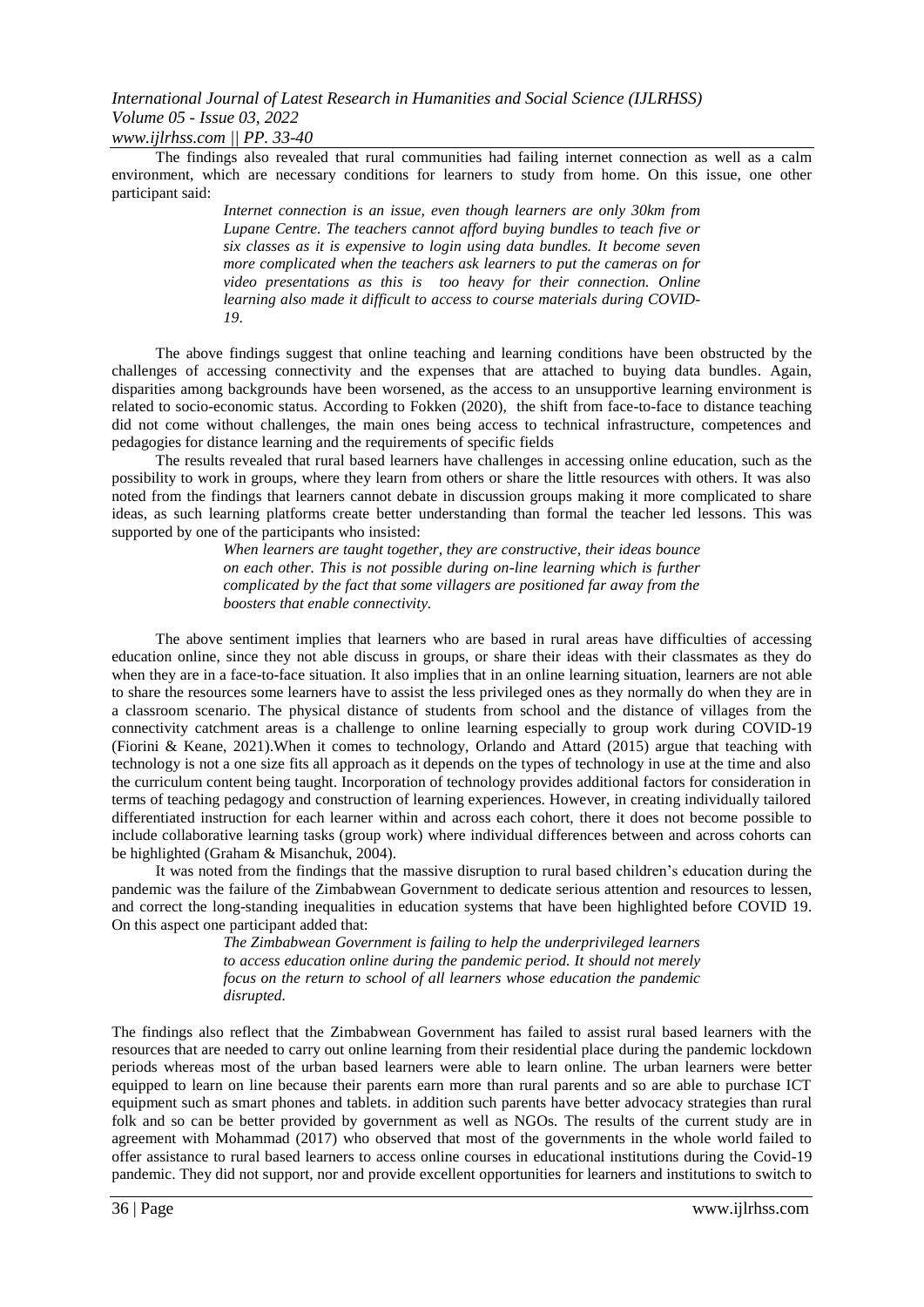### *www.ijlrhss.com || PP. 33-40*

online learning after the outbreak of the pandemic. Thus all the rural based learners were left behind in terms of education as compared to urban learners. The rural based teachers and children lacked the means to learn online as they did not have equipment. According to Sicilia (2005) a lot of teachers in rural schools complained about how difficult it was to have access to personal computers. This is because teachers earn low salaries in an economy with hyperinflation making their lives a constant struggle to survive. As a result they are not able to raise money for personal ICT gadgets and other related facilities. On the other hand in school, Sheard (2021) observes that the inaccessibility of ICT resources is not always merely due to the non‐availability of the hardware and software or other ICT materials within the school. It may be the result of one of a number of factors such as poor resource organization, poor quality hardware and inappropriate software (Sheard, 2021). The data also revealed that there is lack of parental support in terms of home to encouragement learners to join online learning. In views expressed by parents, online learning comes with extra expense to their slim budgets. Most of the parents in Lupane are busy sourcing food and other basics for the welfare of family. It was further observed that most parents are not used to technology. Arguing on this issue, one of the participants added that:

> *We struggle a lot to raise fees just to get our children to be enrolled in school. Uniforms, exercise books and other requirements for their upkeep are an added burden to us. Since most of us stopped all activities for raising money such as selling firewood, vegetables and wild-fruits due to lock-down restrictions, we are not able to raise money for gadgets that support online learning.*

The above sentiments are in agreement with Kane, Carruth, Lurquin, Silvia, Smeekens, Von-Bastian and Miyake, (2020) who postulate that parents spent about \$100 more than they did last year, prepping their children for learning at home. While \$100 may not seem like a lot, it is a massive chunk for most parents who remain unemployed and for those who lost their job at some point during the pandemic. Lower-income families feel the pinch as they need to overcome more obstacles for their children to successfully access learning of any kind and this become seven harder when learning is online because of the heavy investment needed for ICT equipment. Unlike in years past, parents are now spending more on supplies to set up a learning environment at home, along with the regular school supplies. Roughly a third of parents expected to spend more on technology and workplace upgrades (Stephen, 2010).

The study also revealed that questionable teacher competency in ICT was another challenge directly related to online teaching challenges in Lupane District. It appears that most of the teachers teaching in high schools had not undergone online teaching courses and were not very computer literate. This was compounded by the fact that most did not own laptops to carry online teaching. Regarding this issue, one of the teacher respondents indicated that:

> *Most of the teachers who are teaching in Lupane rural areas do not have laptops and those who have them have very minimal skills. Others can operate laptops but the online teaching applications such as Google classroom are unfamiliar to them. Another problem is that schools do not provide teachers with internet bundles for teaching so teachers have no motivation to go the extra mile of buying bundles for the benefit of their classes during lockdown.*

The above sentiments imply that teachers are incompetent in ICT, as they had not been trained to teach online and so the change to the requirement to teach online came without readiness for its implementation. However, those that could teach online were incapacitated because of lack of equipment. It was also noted that teachers were not motivated, as their remuneration is not enough for their survival let alone making it stretch to funding online learning. Poor teacher competencies was another factor that inhibited teachers from integrating ICT into pedagogical practice (Sheard, 2012). In agreement with that Chandan and Prema (2019) insist that many teachers lacked the knowledge and skills to use computers and were unenthusiastic about the changes about moving from face to face learning to online lesson delivery. According to Pelgrum (2001) and Al‐Oteawi (2002), in the developing countries, teachers' lack of technological competence is a main barrier to their acceptance and adoption of ICT. This is a serious obstacle to integration of technologies into the system of education.

### **Conclusion**

The study concludes that that there is a gap in rural learners accessing online learning because neither the parents nor the government has taken up purchase of online equipment for rural learners. The study also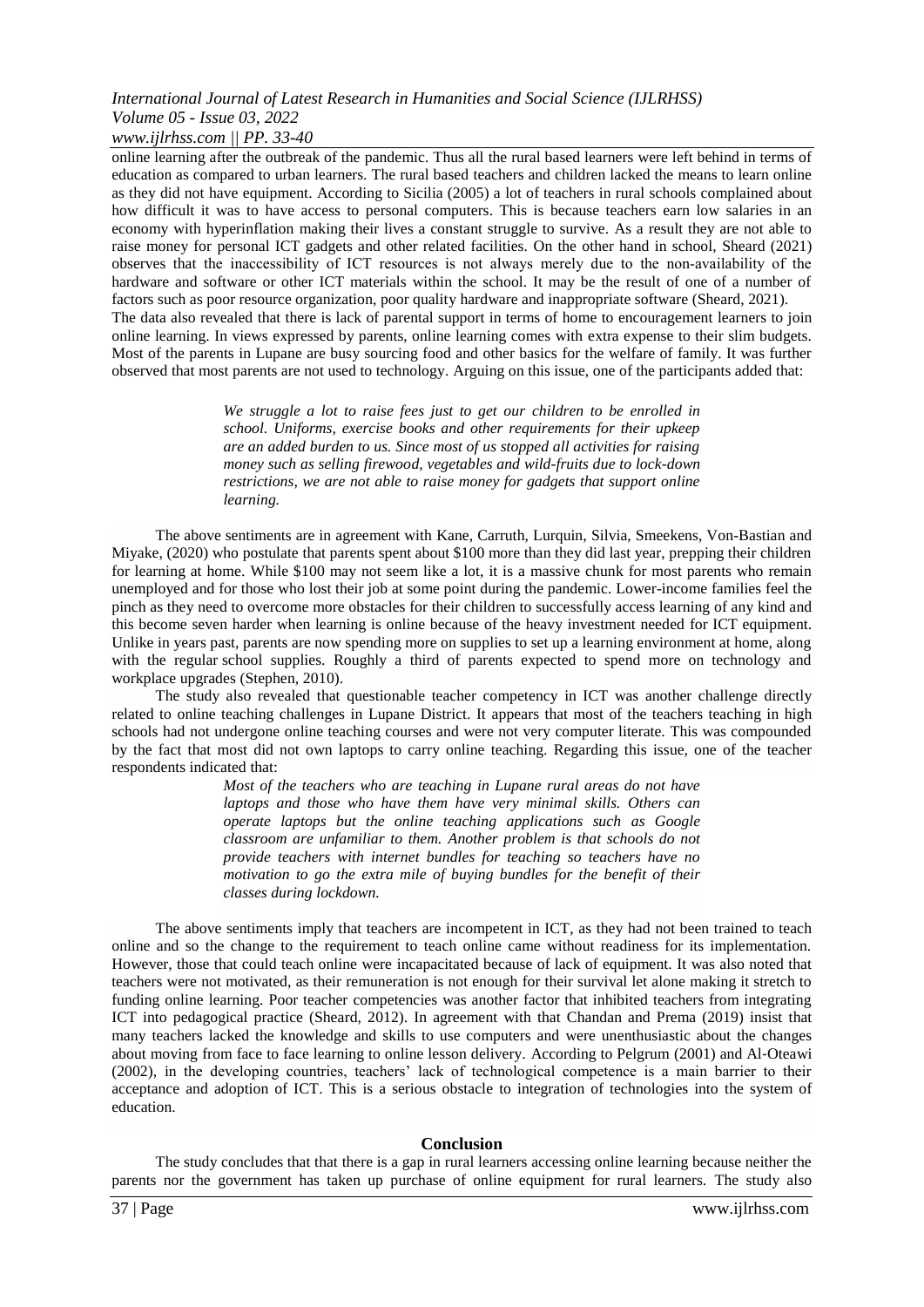### *www.ijlrhss.com || PP. 33-40*

revealed that those able to access e-learning are those who stay near Lupane Centre where there is electricity as well as network connectivity. Combined with the disproportionate effect of the crisis on the finances and unemployment of poorer households, the Covid-19 crisis could have disastrous consequences because of inequalities in children's educational access and consequently their attainment (Girard, Vanston &Faïd, 2021).It can be concluded that learners are failing to access technology and a stable and functional internet connection, as well as enabled learning environments, that are necessary conditions for learners to study from home. The shift from face-to-face to distance teaching did not come without challenges, the main ones being access to technical infrastructure, competences and pedagogies for distance learning and the requirements of specific fields that may not guarantee equality compared to face-to-face education (Fokken 2020).

The study established that parents in Lupane are mostly not in support of online learning, as they view the programme as an added expense that they do not afford. They particularly feel that this situation brings with it the extra burden of buying necessary equipment for the implementation of online learning. Lupane parents spend about \$100 more than they did last year, prepping their children for learning at home. While \$100 may not seem like a lot, it is a massive chunk for most parents who remain unemployed and for those who lost their job at some point during the pandemic (Kane, et al.2020). Lower-income families feel the pinch harder as they need to overcome more obstacles for their child to successfully access learning online as most stay outside the electricity grid areas. Unlike in years past, urban parents are now spending more on supplies to set up a learning environment at home, including furniture and technology, along with the regular school supplies. Roughly a third of urban parents expected to spend more on technology and workplace upgrades (Stephen, 2010).

The study established that teachers were by and large incompetent in ICT and incapacitated to afford personal ICT gadgets, hence they s are not motivated to push for online engagement as their remuneration is not enough for their survival. Lack of teachers' competency is directly related to teachers' confidence and their efficient uptake in integrating ICT into pedagogical practice (Sheard, 2021). According to Raman and Hamidah (2014) in the developing countries, teachers' lack of technological competence is a main barrier to their acceptance and adoption of ICT. This is a serious obstacle to integration of technologies into system of education. Lack of knowledge and skills becomes a serious obstacle to using ICT in primary and secondary schools.

### **Recommendations**

The Zimbabwe an Government should enable all learners whose education was disrupted by the pandemic to return to school and ensure that those who were not able to learn at the same pace as their peers during the pandemic catch-up on what they missed. In addition, the Government through the Ministry of Education should provide the needy learners with the tools, and access needed to keep on learning during the pandemic. Another noteworthy action for the government to take is that the Government through rural electrification programmes should make sure all the schools are electrified and internet is available so that learners can move closer to schools to access their learning materials during lockdowns. The schools should fund raise to equip the teachers so that they have tablets or laptops which they can use for their staff development workshops and for online teaching.

### **References**

- [1]. Akala, B. & Divala, J. (2016). Gender Equity Tensions in South Africa's post-apartheid higher education: In defence of differentiation. *South African Journal of Higher Education*, *30* (1), 1–16.
- [2]. Anderson, P. (2014). The Imperative of well-being. *American Journal of Stress and Health, 27(5), 353-*355.
- [3]. Argyris, C., Putnam, R. & Smith, D. M. (2015). *Action Science: Concepts, methods, and skills for research and intervention*. San Francisco: Jossey-Bass Publishers.
- [4]. Berger, P. & Luckman, T. (2014). Rethinking the theoretical base of sociology of religion. *Social Construction, Power and Discourse Journal,* 7(3), 223-236.
- [5]. Carrel, A. & Dietrich, S. B. T. (2015). Normal intelligence in female and male. *International journal of gende*r, 31(6), 25-1007.
- [6]. Chandan, S. & Prema, B. K. J. (2019). Barriers Perceived by Teachers for use of Information and Communication Technology in the Classroom in Maharashtra, India. *International Journal of Education and Development using Information and Communication Technology.*15 (2) 62-78.
- [7]. Creswell, J. W. (2008). *Educational research: Planning, conducting, and evaluating quantitative and qualitative research* (3rd ed.). Upper Saddle River, NJ: Pearson Education Inc.
- [8]. Denzin, N. K., & Lincoln, Y. S. (2011). *The sage handbook of Qualitative research*. Thousand Oaks, C A: Sage.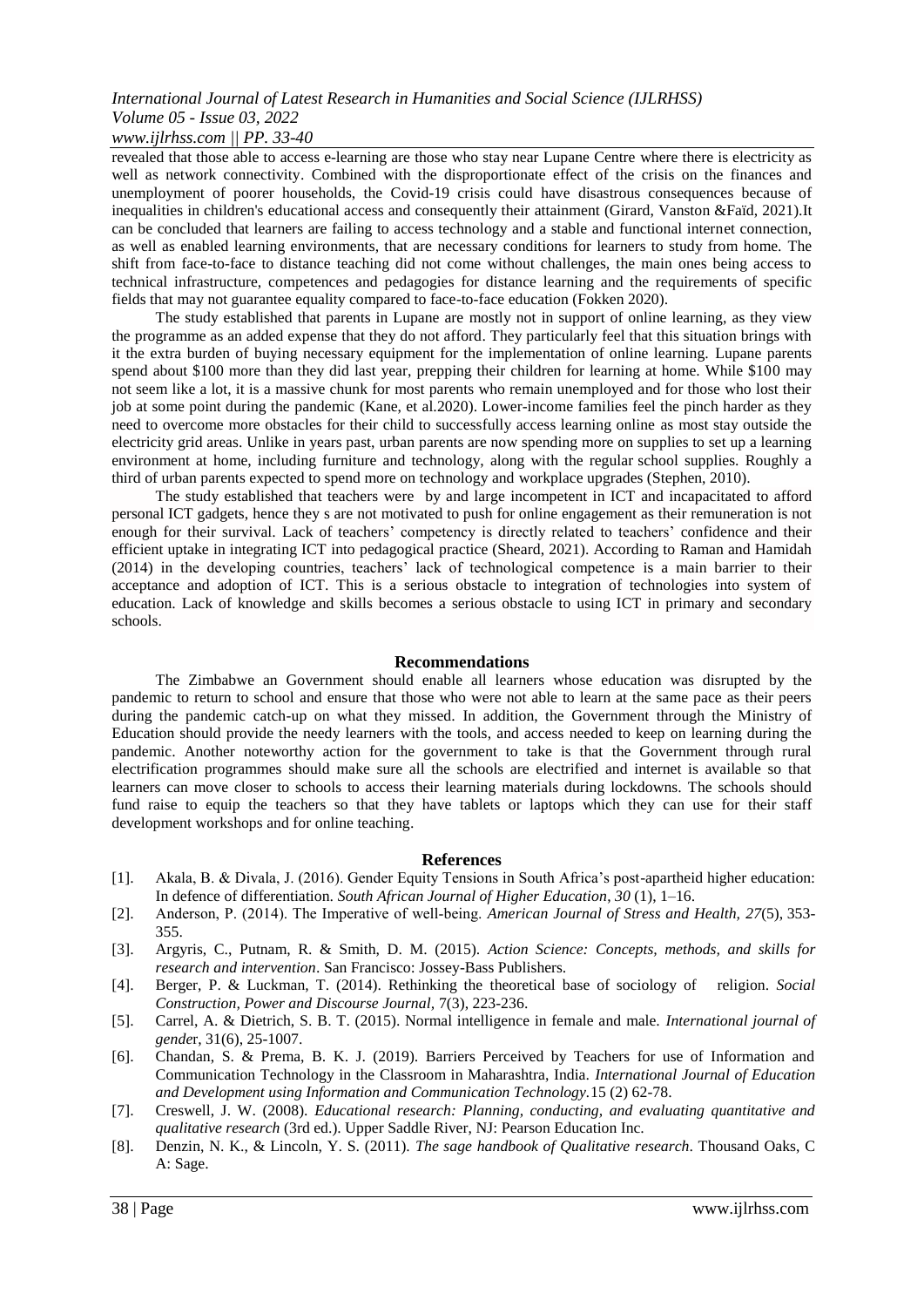*www.ijlrhss.com || PP. 33-40*

- [9]. FAWE (2017). *Strategic plan for 2019 -2030: Enabling access to education and training for girls and women in Africa*. Nairobi: Eco Media Limited.
- [10]. Fiorini, M. & Keane, M. P. (2021). How the Allocation of Children's Time Affects Cognitive and Noncognitive Development. *Journal of Labour Economics*, 32, 4. Doi/ 10.1086/677232
- [11]. Fokken, S. (2020)School in times of Corona. What we currently learn about learning. Der Spiegel. [e627efd2-8157-4b80-9f5c-30ed2b2b9a13](https://www.spiegel.de/panorama/bildung/homeschooling-was-wir-jetzt-ueber-das-lernen-lernen-a-e627efd2-8157-4b80-9f5c-30ed2b2b9a13)
- [12]. Gautam, D. K. (2020). Transition to online higher education during COVID-19 pandemic: turmoil and way forward to developing country of South Asia-Nepal.*Journal of Research in Innovative Teaching & Learning,* 14, 1, 18-33.
- [13]. Girard, I., Vanston, F. and Faïd, E (2021) Covid-19 and technical difficulties: the rise of inequalities in higher education Graven, M.H. Poverty, inequality and mathematics performance: the case of South Africa's post- apartheid context. ZDM Mathematics Education 46 (7) 1039–1049.
- [14]. Government of Zimbabwe (GoZ), 2017). *Global partnership for education support programme document*. Harare: Government Printers.
- [15]. Graham, C. & Misanchuk, M. (2004). Computer-mediated learning groups: Benefits and challenges of using teamwork in online learning environments. *Online Collaborative Learning Theory and Practice Journal,* SN 9781591401759. DO - 10.4018/978-1-59140-174-2.ch008
- [16]. Huber, SG, Günther, PS, Schneider, N. (2020) *Covid-19 and current challenges in school and education. Findings from the school barometer*. Münster: Waxmann.
- [17]. Kane, M., Carruth, N. P., Lurquin, J. Silvia, P., Smeekens, B, Von-Bastian, C. & Miyake, A. (2021). Individual differences in task-unrelated thought in university classrooms. *Memory & Cognition Journal,*  49, 1-20. DO - 10.3758/s13421-021-01156-3
- [18]. Kozol, Z. (2016).*The Association between visual assessments of quality movement.* Rockville Pike: Bethesda.
- [19]. Lavy, V. (2015). Do differences in schools' instruction time explain international achievement gaps? Evidence from developed and developing countries. Economic Journal, 125, 397– 424, [https://doi.org/10.1111/ecoj.12233.](https://doi.org/10.1111/ecoj.12233)
- [20]. Lomazzi, M. Borisch, B. & Laaser, U. (2014) The Millennium Development Goals: experiences, achievements and what's next, Global Health Action, 7 (1) 1-10.
- [21]. Michael, S. (2003). *Managing successful universities. The society for research into higher education.*  Buckingham: Open University Press.
- [22]. Mohamed, S. (2021). *A child's experience of education in South Africa is still dependent on where they are born, how wealthy they are, and the colour of their skin*. South Africa: Executive Director of Amnesty International UTC
- [23]. Mohammed, D. M. S. (2017). Qualitative techniques in teaching and learning.*Airo International Research Journal, 12,* 111-157.
- [24]. Ogolo, J. I. (2016). Equity theory of motivation and work performance in selected South East Universities. *Reiko International Journal of Business and Finance.* 8. (4). <https://www.researchgate.net/publication/337893583>
- [25]. Orlando, J., & Attard, C. (2015). Digital natives come of age: The reality of today's early career teachers using mobile devices to teach mathematics. *Mathematics Education Research Journal,* 28, 107–121. doi:10.1007/s13394-015-0159-6
- [26]. Pitcock, S., & Boulay, M. (Eds). (2020) Summer learning and summer learning loss. New York: Teachers College Press.
- [27]. Raman, K. & Hamidah, Y. (2014) Barriers Teachers Face in Integrating ICT during English Lessons: A Case Study. *The Malaysian Online Journal of Educational Technology*, 2, (3), 11-19
- [28]. Rourke, L. & Anderson, T. (2004)Validity in quantitative content analysis. *Educational Technology Research and Development Journal,* 52, 5-18. DO - 10.1007/BF02504769
- [29]. Sefton-Green, J. (2020) Covid-19 shows the flawed ways societies use education to address inequality. *UNESCO Futures of Education Ideas LAB*. Retrieved from [https://en.unesco.org/futuresofeducation/sefton-green-flawed-ways-societies-use-education-address](https://en.unesco.org/futuresofeducation/sefton-green-flawed-ways-societies-use-education-address-inequality)[inequality](https://en.unesco.org/futuresofeducation/sefton-green-flawed-ways-societies-use-education-address-inequality)
- [30]. Sheard, J. (2021). *Personalized Learning for Pandemic Learning Loss: Strategies to Try for Both Teachers and Parents.* Santa Cruz: University of California
- [31]. Sicilia, C. (2005). *The Challenges and Benefits to Teachers' Practices in Constructivist Learning Environments Supported by Technology*. Montreal: McGill University
- [32]. Stein, P. (2020).*Low attendance and covid-19 have ravaged D.C.'s poorest schools. Fall will be About reconnecting.* Washington [https://www.washingtonpost.com/local/education/in-dc-schools-spring-was-](https://www.washingtonpost.com/local/education/in-dc-schools-spring-was-ravaged-by-covid-and-disconnection-fall-will-be-about-catching-up/2020/05/10/60ad1774-8b3f-11ea-8ac1-bfb250876b7a_story.html)